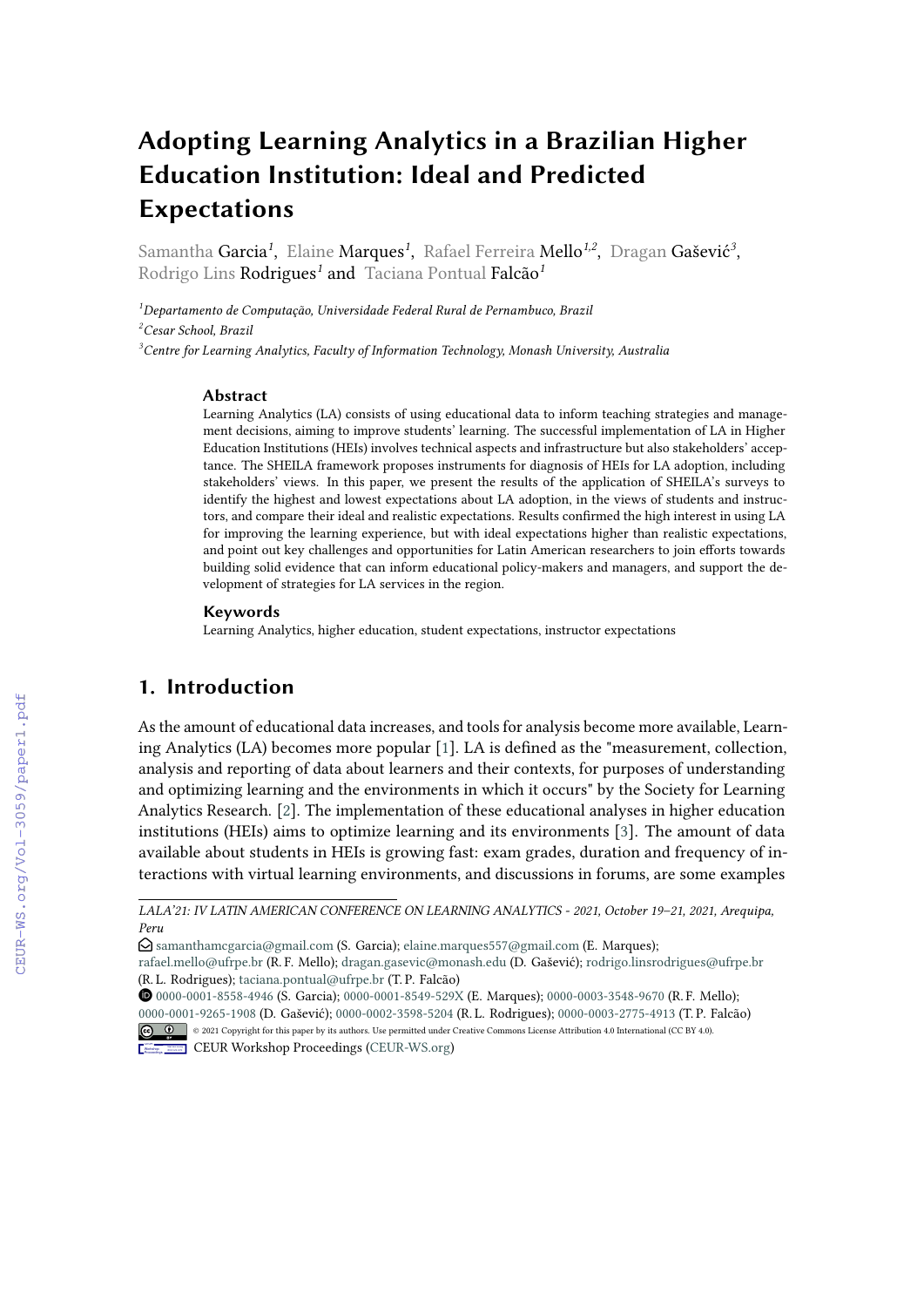of very useful data sources used in educational analysis. LA can potentially help to overcome important educational challenges, such as student drop-out, failure, and personalized feedback at scale [\[4\]](#page-8-0).

In Latin America (LATAM), LA adoption is still much lower than in North America and Europe [\[5,](#page-8-1) [6\]](#page-8-2). Still, the amount of data currently available indicates that LATAM countries have the possibility to implement LA strategies in order to improve educational systems [\[7\]](#page-9-0), addressing known problems in the region like student dropout and program quality [\[8\]](#page-9-1). In Brazil, interest in LA is growing, along with the expansion and popularization of online and blended learning, and the increasing use of Learning Management Systems (LMS) [\[5\]](#page-8-1). A large amount of data is produced daily by HEIs students in Brazil, and the collection and analysis of this educational data can be crucial for the development of new strategies for improving teaching-learning processes.

However, LA implementation is not straightforward, and is highly dependent on context [\[9,](#page-9-2) [10\]](#page-9-3). Although interest in LA has grown considerably around the world [\[11,](#page-9-4) [9\]](#page-9-2), few studies specifically address the key role of contextual factors in implementing LA successfully at the institutional level [\[8\]](#page-9-1). The SHEILA framework (Supporting Higher Education to Integrate Learning Analytics) [\[12\]](#page-9-5) is the main such initiative, providing instruments to build a diagnosis of HEIs in terms of several aspects that impact on the successful adoption of LA. As SHEILA is grounded in empirical research undertaken in the European context [\[12\]](#page-9-5), the LALA project (Learning Analytics in Latin America) [\[13\]](#page-9-6) encourages local adaptations of its methods and instruments, aiming at generating a corpus of knowledge and contextual evidence for the region.

The SHEILA framework comprises dimensions that include political context, internal capacity, engagement strategy and learning frameworks [\[12\]](#page-9-5). Perhaps most importantly, it recommends the identification of key stakeholders and their needs and desires. As a matter of fact, stakeholder engagement and buy-in is considered a challenge for successfully implementing LA, besides pedagogical grounding, resources, and ethics and privacy [\[9\]](#page-9-2). As stakeholders diagnosis is very particular to regional specificities, including for example culture, bureaucracy, and social inequality, existing research based on SHEILA [\[12,](#page-9-5) [9\]](#page-9-2) may not account for LATAM HEIs. There is yet few findings about the impact of stakeholders' opinions and behaviors for LA adoption in Latin America.

In this paper, we address this gap with empirical research in a Brazilian HEI, presenting stakeholders' opinions and perceptions that can help increase buy-in in the process of implementing LA. Such collective effort in gathering empirical evidence has been pointed out by other LATAM researchers [\[8\]](#page-9-1). Previous research performed through focus groups indicate students and instructors' interest in LA, in particular for improving the learning process, providing and receiving personalized feedback, adapting teaching practices to students' needs, and making evidence-based pedagogical decisions [\[14,](#page-9-7) [15\]](#page-9-8). The present research complements such qualitative findings with quantitative data from a survey using a questionnaire focused on stakeholders' ideal and predicted expectations [\[16,](#page-9-9) [10\]](#page-9-3). We aimed to answer the following research questions: **RQ1**: *What are the highest and lowest expectations regarding the adoption of LA, in the views of students and instructors?* **RQ2**:*What are the differences and similarities between students' and instructors' ideal and predicted expectations about the adoption of LA?*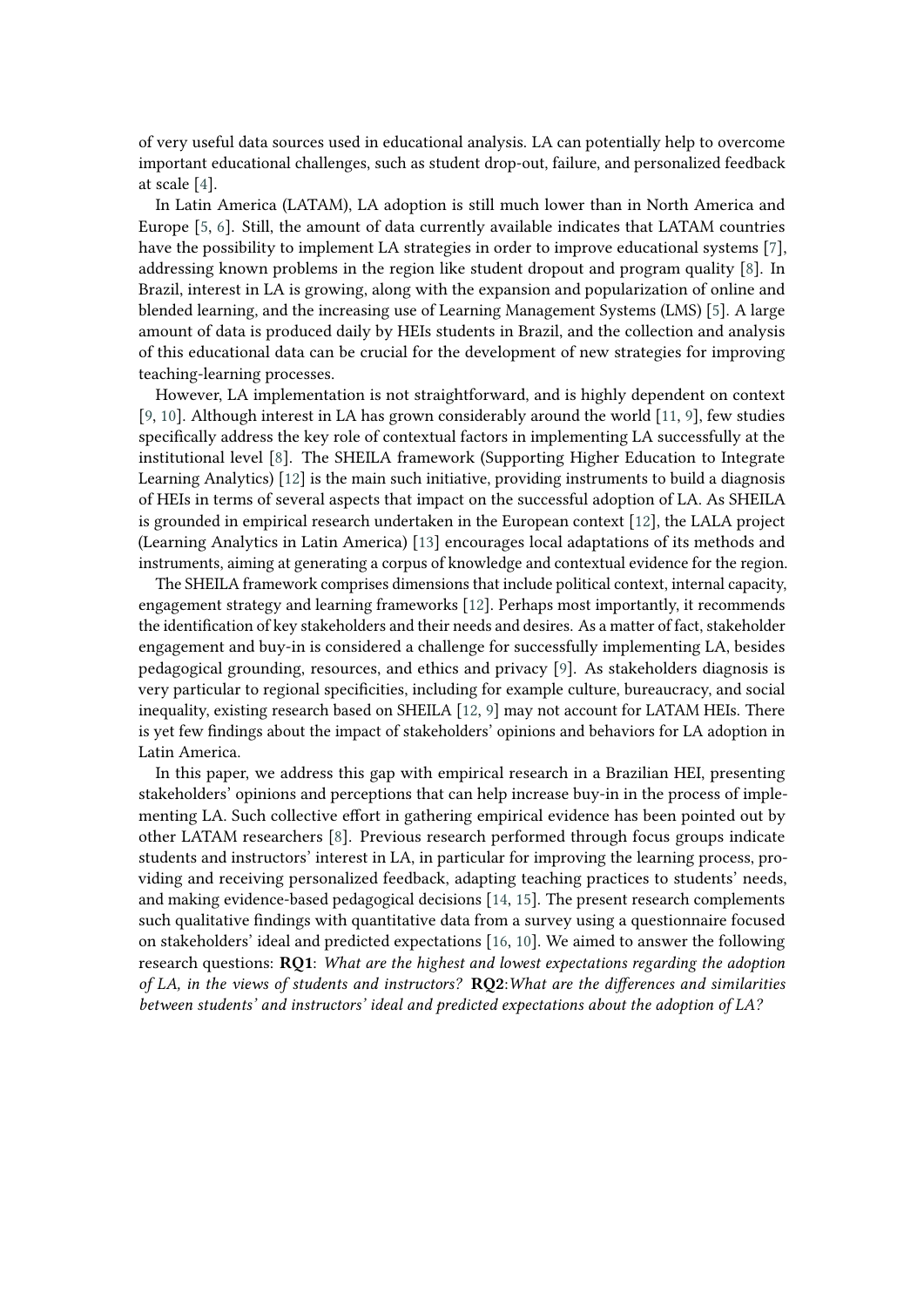## **2. Method**

#### **2.1. Instrument**

The instrument used for data collection was based on SHEILA's survey [\[16,](#page-9-9) [10\]](#page-9-3), empirically tested and aiming for a diagnosis of HEIs at scale, by providing a comparison between ideal and predicted (or realistic) expectations from the main stakeholders groups (students and instructors). The instrument itself prompts participants to rate their expectations in two separate 7-point Likert scales: ideal and predicted (explained in the instrument). In this paper, ideal expectations are desired outcomes based on the hope stakeholders have, while predicted expectations are realistic beliefs about what is perceived as viable to be implemented. By analyzing these two kinds of expectations, a deeper understanding of stakeholders' perspectives can be reached, identifying main areas to focus. Generally speaking, topics that receive the highest ratings in realistic expectations are considered priority in service planning [\[16\]](#page-9-9). We translated the questionnaire to Brazilian Portuguese, making small semantic adaptations to fit the context of Brazilian HEIs. We also removed a question about sharing the students data for a third party company as in Brazil it is not possible for public universities to share data with private companies. Questions from the adapted questionnaire for the instructors were maintained.

The questionnaire included a brief introduction to LA and the purpose of the study, asking for informed consent for participation. We also collected demographic information, such as age and gender, and educational data (course, study field, degree, among other information). The themes addressed by the survey were: **(i) Data Privacy** (4 items for students): Whether the university is allowed to collect, use and analyze the data obtained from the students and for what purpose the institution may use these data. **(ii) Academic Progress** (6 items for instructors, 2 for students): What kind of information could benefit students and instructors helping to check on students' progress in the courses. **(iii) Feedback** (4 items for instructors, 3 for students): How students would like to receive feedback / what are the ways of giving feedback that instructors find the most appropriate. **(iv) Decision-making** (2 items for instructors, 1 for students): How educational data can help students and instructors take action upon problematic situations identified. **(v) Intervention** (1 item for instructors, 1 for students): Whether the instructors or the institution should intervene when being notified by the system of a student at risk, and how this should be approached. **(vi) Training** (3 items for instructors): What kind of training for instructors will be provided for them to be capable of analyzing data effectively.

#### **2.2. Context and Participants**

This study was undertaken in a HEI that offers face-to-face and online courses, with access to the same LMS (Moodle). While online courses occur fully through this platform, in the face-to-face courses the LMS is used as support to share materials, submit assignments and interact in online discussions.

The questionnaires were created using Google Forms, and sent through the university official communication channels, including social networks and emails lists from departments and direct contact with course coordinators. The survey had 241 participants from the HEI (192 students and 49 instructors), from several areas of knowledge and courses (online and face-toface) (Tables [1](#page-3-0) and [2\)](#page-3-0). The higher number of participants from Information Technology (IT)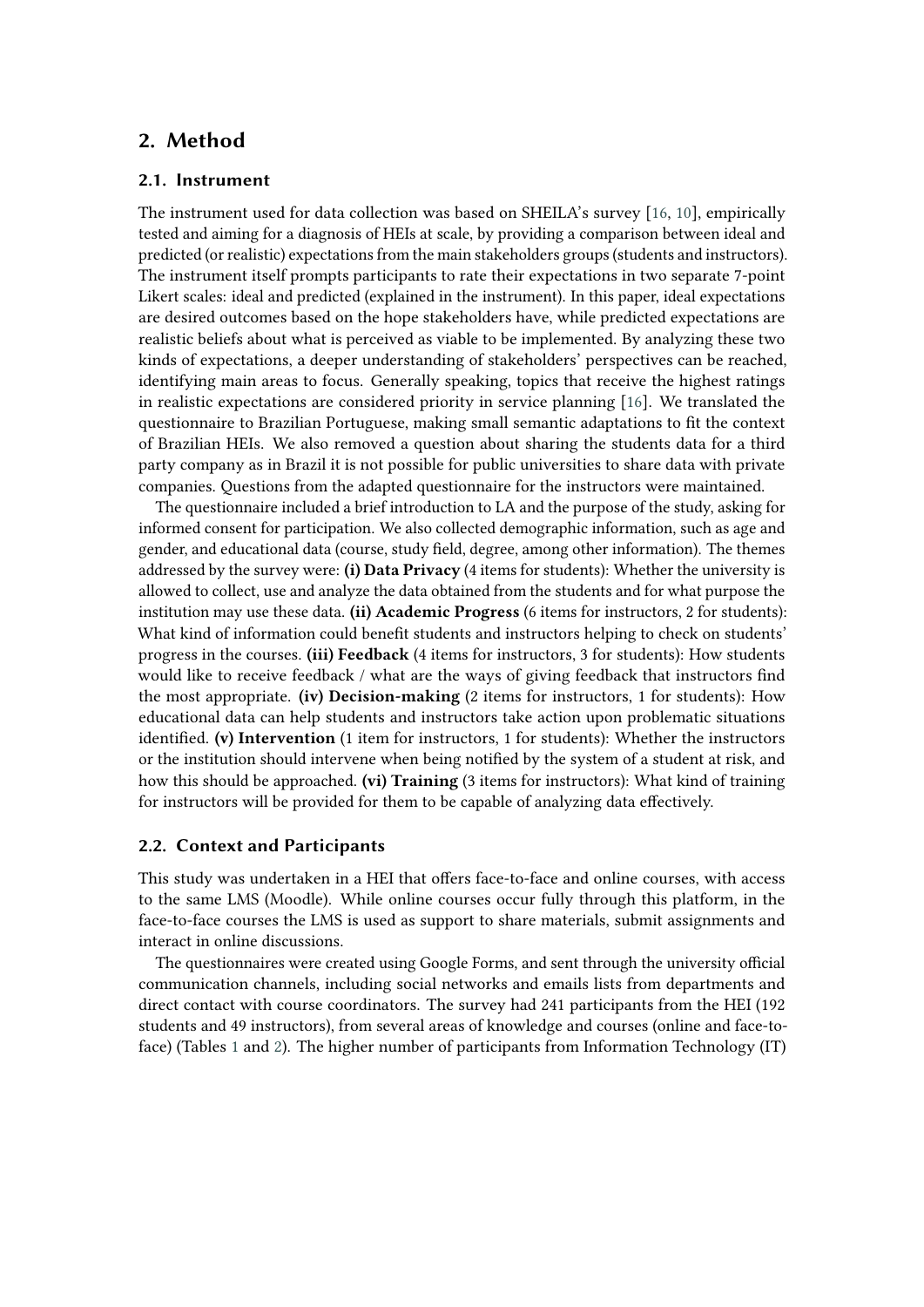| Table 1<br>Overview of instructors |          | Table 2<br>Overview of students |                |  |
|------------------------------------|----------|---------------------------------|----------------|--|
| Major                              | Quantity | Major                           | Quantity       |  |
| <b>IT Related</b>                  | 26       | <b>IT Related</b>               | 132            |  |
| Education                          | 11       | Education                       | 45             |  |
| <b>Mathematics and Statistics</b>  | 5        | Mathematics and Statistics      | $\overline{4}$ |  |
| Agrarian sciences                  | 4        | Agrarian sciences               | 2              |  |
| Others                             | 3        | Others                          | 9              |  |

<span id="page-3-0"></span>courses is due to the authors' belonging to this area thus having better reach.

#### **2.3. Data Analysis**

The quantitative analysis adopted to answer the first research question focused on the description of the survey results into two boxplots, which include the median rating score of each item for ideal and predicted expectations, and the outliers for each scale.

In order to address RQ2, we compared ideal and realistic expectations from students and instructors. For this analysis, only participants inclined to agreement were considered, i.e. those who answered 5 to 7 in the Likert scale. We performed statistical analysis over this sample and we assessed the percentage of agreement in instructors' and students' responses (separately) and the comparison between ideal and realistic expectation. More specifically, we applied the McNemar test [\[17\]](#page-9-10) that performs a statistical comparison of two related samples. In this analysis, we aimed to reach 95% of reliability.

## **3. Results**

### **3.1. Highest and lowest expectations regarding the adoption of LA**

Instructors' responses are shown in the boxplot in Figure [1,](#page-4-0) where the vertical lines mark the lowest, median and highest values; the outer limit of the boxes show the first and third quartiles; and the dots correspond to outliers. So for instance, in Q4, about visualizing students' progress, almost all instructors rated their ideal expectations as 7 (with 3 outliers only); but regarding realistic expectations the answers ranged mainly from 5 to 7 (being 2 the lowest rating).

Instructors had high ideal expectations about their institution adopting LA, but were less optimistic about the viability (median rating scores between 5 and 6). The items with almost unanimous highest ideal expectations were: access to students' progress (Q4-I and Q5-I), university support on data analysis (Q7-I), understanding of data (Q11-I), learning profile (Q12-I) and visualization of learning performance (Q16-I). Some of these also had the highest median ratings of perceived feasibility (Q4-I, Q5-I, Q11-I, Q12-I and Q16-I). The item about university support on data analysis (Q7-I) oscillated between agreement and neutrality, with the biggest interval (answers between 3 and 7).

Students had high ideal expectations as well, but lower than instructors' expectations (Figure [2\)](#page-4-1). The items with highest realistic expectations had the median rating scores between 5 and 7, i.e., higher values than those expressed by the instructors. Students' highest expectations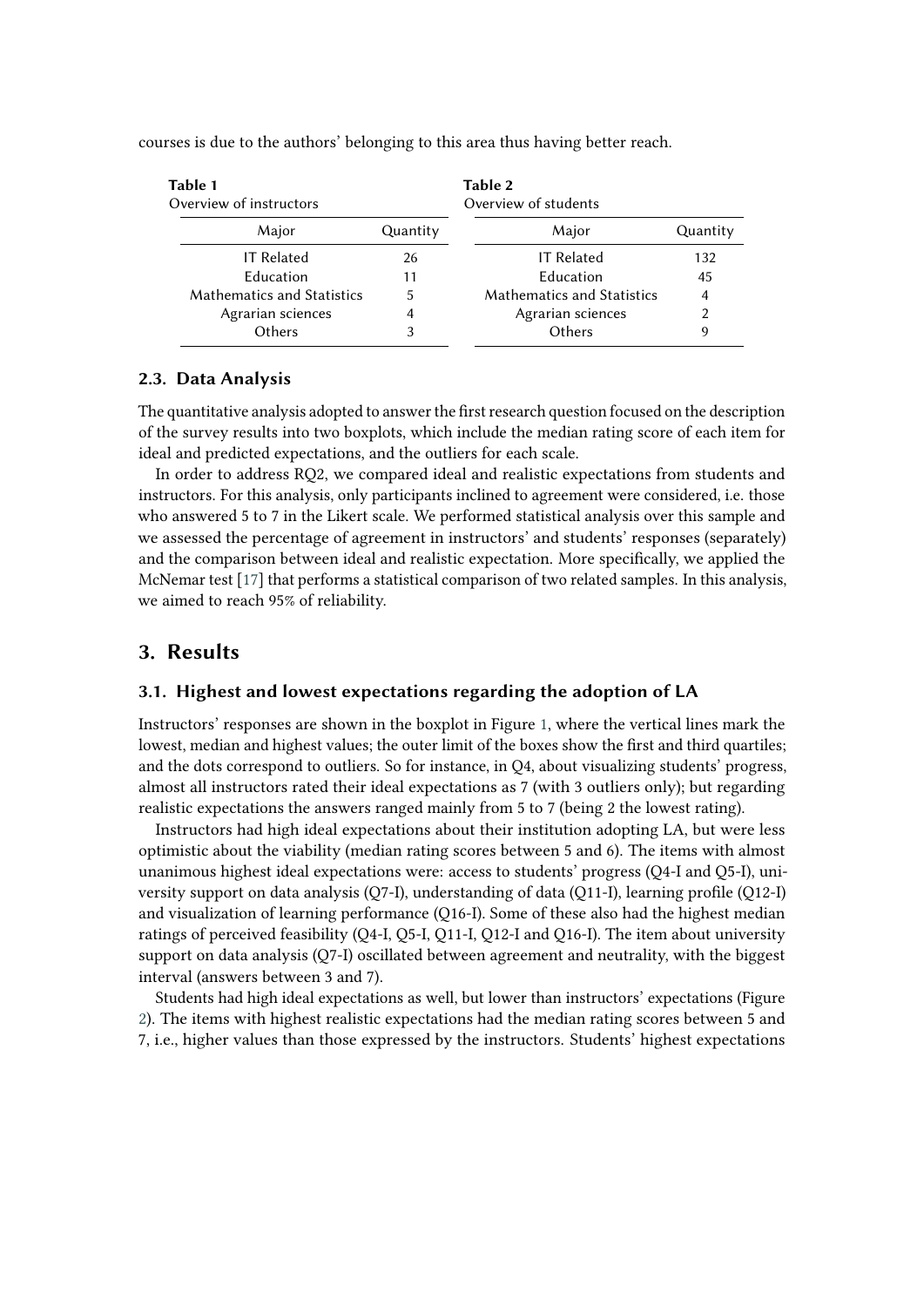<span id="page-4-0"></span>

<span id="page-4-1"></span>**Figure 1:** Box plot of instructors' responses



**Figure 2:** Box plot of students' responses

regarded consent for use of their educational data (Q2-S) and use of data for other purposes (Q5-S); accessing their educational progress (Q3-S) and educational goals (Q7-S). The biggest gap between median ratings (3-7) was found in Q10-S, regarding intervention based on LA indicating that a student is at-risk of failing or dropping out.

## **3.2. Ideal versus realistic expectations**

Table [3](#page-5-0) shows the results of the analysis of instructors' answers, where "n" refers to the number of participants inclined to agree with the item (having answered 5-7 in the Likert scale) and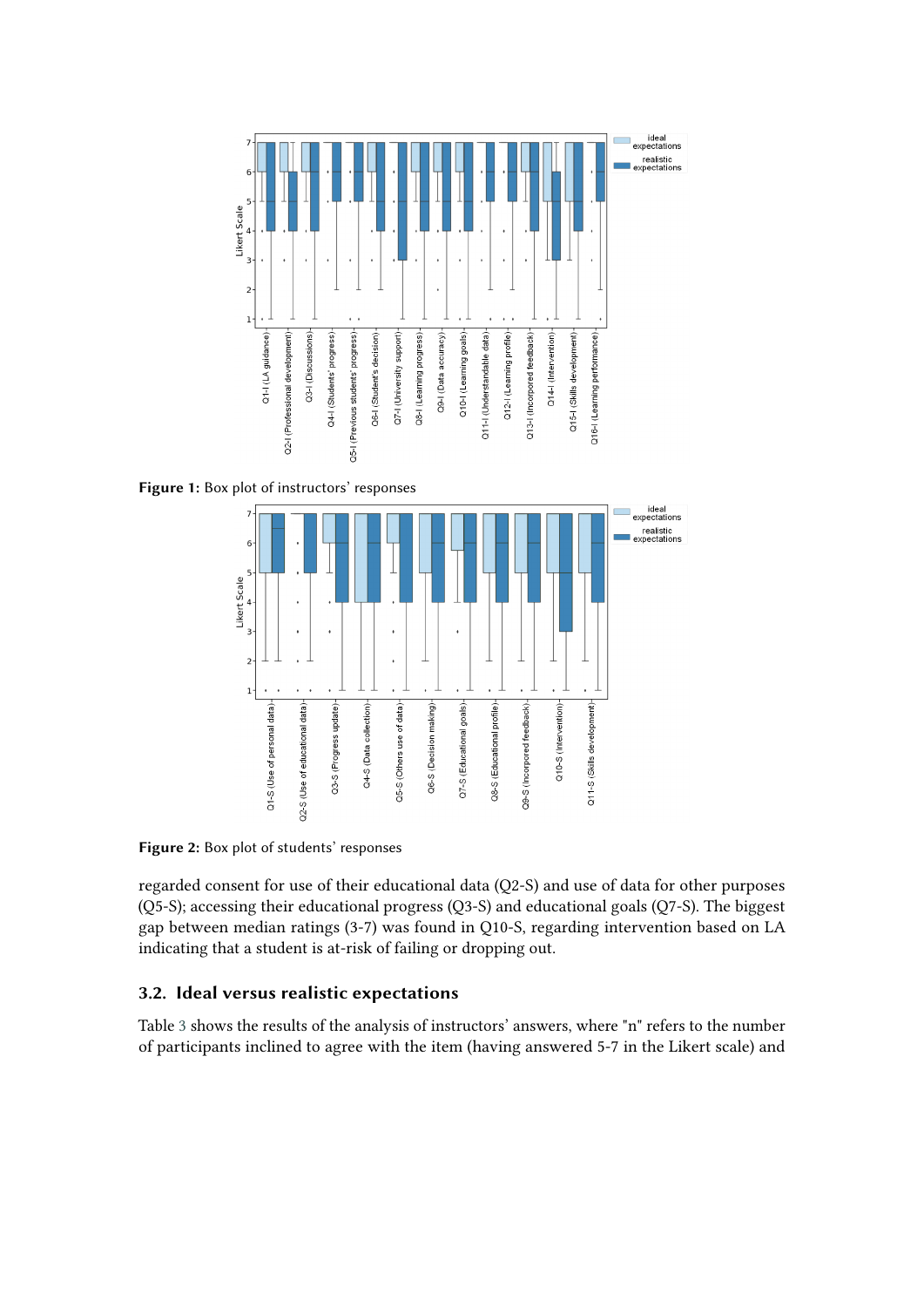"%" is the percentage of the total number of participant instructors. There were significant differences between instructors' ideal and realistic expectations for the majority of items, but ideal expectations were higher. Q4-I and Q5-I were the only two items with similarity between expectation and reality, with high levels of agreement. These items were about instructors accessing students' data on courses they are teaching or have taught previously, indicating that they think that this is viable in their present context. It was not necessary to perform Bonferroni adjustment, as all statistical tests had significance values less than or equal to 0.01.

|             | <b>Ideal expectations</b> |      | <b>Realistic expectations</b> |      |             |
|-------------|---------------------------|------|-------------------------------|------|-------------|
| <b>Item</b> | n                         | %    | n                             | %    | p-value     |
| $Q1-I$      | 45                        | 91.8 | 35                            | 71.4 | $= 0.006$   |
| $Q2-I$      | 44                        | 89.8 | 29                            | 59.2 | ${}< 0.001$ |
| $Q3-I$      | 44                        | 89.8 | 35                            | 71.4 | $= 0.004$   |
| $Q4-I$      | 48                        | 98.0 | 43                            | 87.8 | $=0.063$    |
| $Q5$ -I     | 47                        | 95.9 | 42                            | 85.7 | $=0.063$    |
| $Q6-I$      | 47                        | 95.9 | 35                            | 71.4 | ${}< 0.001$ |
| $Q7-I$      | 45                        | 91.8 | 29                            | 59.2 | ${}< 0.001$ |
| $Q8-I$      | 46                        | 93.9 | 33                            | 67.3 | < 0.001     |
| $Q9-I$      | 44                        | 89.8 | 34                            | 69.4 | $=0.002$    |
| $Q10-I$     | 43                        | 87.8 | 31                            | 63.3 | < 0.001     |
| $Q11-I$     | 47                        | 95.9 | 37                            | 75.5 | $=0.002$    |
| $Q12-I$     | 44                        | 89.8 | 37                            | 75.5 | $= 0.016$   |
| $Q13-I$     | 46                        | 93.9 | 33                            | 67.3 | < 0.001     |
| $Q14-I$     | 42                        | 85.7 | 27                            | 55.1 | < 0.001     |
| $Q15-I$     | 43                        | 87.8 | 31                            | 63.3 | < 0.001     |
| $Q16-I$     | 46                        | 93.9 | 37                            | 75.5 | < 0.001     |

<span id="page-5-0"></span>

| Table 3                                       |  |  |
|-----------------------------------------------|--|--|
| Instructors' ideal and realistic expectations |  |  |

Table [4](#page-6-0) shows the results of the analysis of students' answers. Students' ideal expectations were statistically higher than realistic expectations in the majority of cases. The only item without significant differences was Q1-S (about the university asking for consent to use identifiable data), indicating similarity between ideal and realistic expectation. Items Q2-S and Q10-S showed significant distance between ideal and realistic expectations, the ideal expectation having a ceiling effect bigger than other items, specially for Q10-S. Item Q2-S (university ensuring that educational data will be kept safe) had the highest ideal expectation. Item Q10-S (instructors' obligation to act on the results of LA methods if students underperform or are identified as at-risk of failing) had the lowest rating about realistic expectations.

# **4. Discussion**

In this section, we discuss the survey results considering research in other countries using the same instrument [\[8,](#page-9-1) [10,](#page-9-3) [16\]](#page-9-9), as well as our previous qualitative results from the same HEI using the SHEILA instruments for focus groups to investigate similar themes [\[18,](#page-9-11) [15\]](#page-9-8).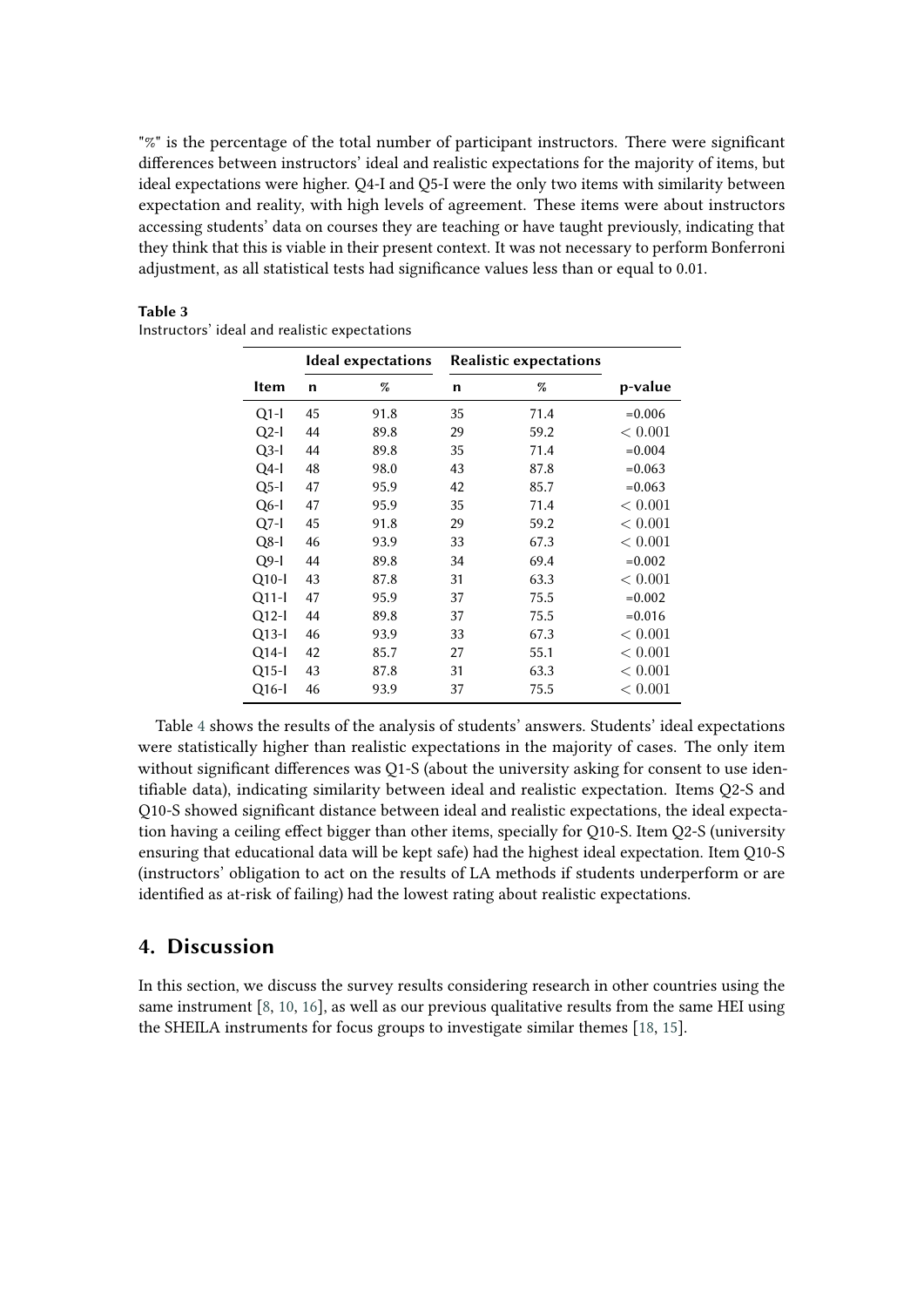|             | Ideal expectations |      | <b>Realistic expectations</b> |      |           |
|-------------|--------------------|------|-------------------------------|------|-----------|
| <b>Item</b> | n                  | %    | n                             | %    | p-value   |
| $Q1-S$      | 145                | 75.5 | 148                           | 77.1 | $= 0.678$ |
| $Q2-S$      | 162                | 84.4 | 149                           | 77.6 | < 0.001   |
| $Q3-S$      | 158                | 82.3 | 135                           | 70.3 | < 0.001   |
| $Q4-S$      | 138                | 71.9 | 127                           | 66.1 | $= 0.035$ |
| $O5-S$      | 156                | 81.3 | 139                           | 72.4 | < 0.001   |
| $Q6-S$      | 152                | 79.2 | 128                           | 66.7 | < 0.001   |
| $Q7-S$      | 154                | 80.2 | 133                           | 69.3 | < 0.001   |
| $Q8-S$      | 146                | 76.0 | 133                           | 69.3 | $= 0.011$ |
| $Q9-S$      | 145                | 75.5 | 126                           | 65.6 | $= 0.001$ |
| $Q10-S$     | 146                | 76.0 | 110                           | 57.3 | < 0.001   |
| $Q11-S$     | 151                | 78.6 | 136                           | 70.8 | $=0.001$  |

<span id="page-6-0"></span>**Table 4** Students' ideal and realistic expectations

Data analysis showed that instructors and students had positive views about the adoption of LA in their institution, which confirms results from other contexts [\[10,](#page-9-3) [16\]](#page-9-9), and our previous findings [\[18,](#page-9-11) [15\]](#page-9-8). The survey results add that these stakeholders have ideal expectations higher than realistic expectations, i.e. they wish for LA to be implemented, but are unsure about its viability in a foreseeable future, considering the context of their institution. Previous research using the same survey instrument in other HEIs [\[10,](#page-9-3) [16\]](#page-9-9) also showed ideal expectations scale with a ceiling effect, with ideal expectations higher than the realistic, reinforcing the tendency of stakeholders' uncertainty about what can be achieved in their present context.

According to the survey, instructors are particularly interested in visualizing students' progress, learning profiles and performance, consonant with findings from the focus groups [\[18,](#page-9-11) [15\]](#page-9-8) previously performed, which indicated instructors' particular interest in: decreasing students' dropout; improving students' learning and their own teaching; and viewing students' progress. Although in the focus groups, instructors were somewhat reluctant about the access to and use of students' data (in line with other research findings [\[10\]](#page-9-3)), fearing that this could become intrusive, the survey shows that they consider access to student data viable, even at present (items related to this topic – Q4-I and Q5-I – showed similarity between ideal and realistic expectations). Meanwhile, they were less optimistic about the support they can get from HEIs to help them analyze and understand this data, and act upon it (Q7-I) (also previously identified in the literature as an important challenge [\[10\]](#page-9-3)).

According to the survey, students were also especially interested in visualizing their progress and keeping track of their learning goals. This is in line with qualitative findings, which indicate that students particularly support the adoption of LA with the purpose of improving their learning experience. The use of such educational data was of little concern for students in the focus groups [\[18,](#page-9-11) [15\]](#page-9-8), but the survey indicates very high ideal expectations that the HEIs will keep this data safe (Q2-S) (reinforced by previous similar results [\[16\]](#page-9-9)). As for the use of personal data, students were more cautious, which was confirmed by the survey results, where asking for consent to use their data (Q1-S) appeared as an important aspect, and one that they considered rather feasible in their present context.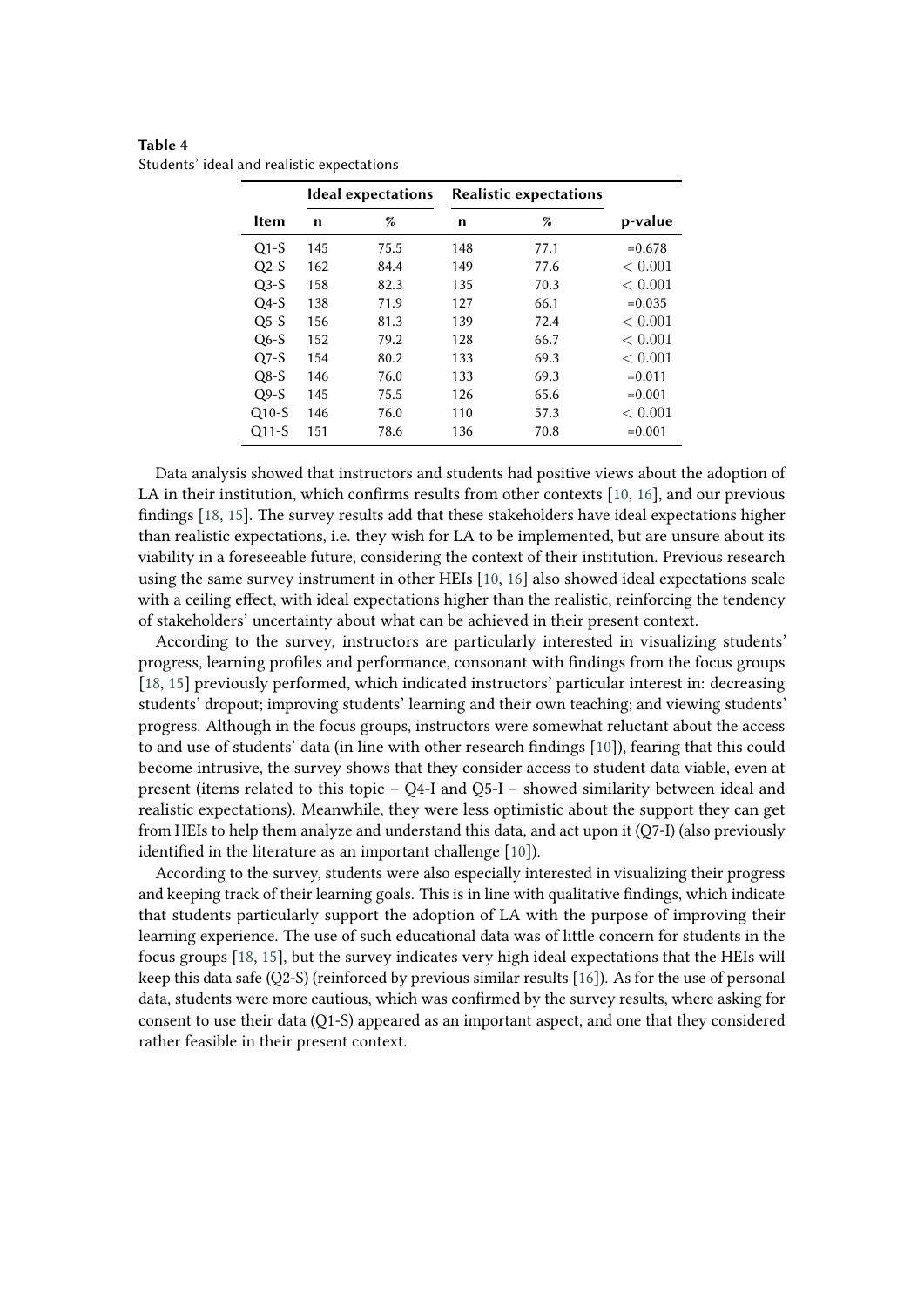In the focus groups, students were interested in better feedback through the identification of weaknesses in their learning and suggestions to improve it (confirming findings in [\[8\]](#page-9-1)), which is aligned with previous evidence that students need meaningful information about their progress to motivate them to improve and remain engaged [\[16\]](#page-9-9). Students were in favor of the system alerting instructors early if they were at-risk of failing a course or could improve, but there were also reflections on their own responsibility for their learning. For their part, instructors in the focus groups mostly agreed with the obligation for teaching staff and/or HEIs to take action when difficulties in students' learning are identified by LA methods, consonant with  $[8]$ . However, in the survey, this same topic (Q14-I) presented a large difference between instructors' ideal and realistic expectations, and had the lowest ratings of agreement, indicating that instructors were in fact unsure about this obligation, as also identified in [\[10\]](#page-9-3). Students were also uncertain about the viability of instructors being obliged to take action when they are identified as underperformers or at-risk (Q10-S, lowest percentage of agreement and larger difference between ideal and realistic expectations). These somewhat contradictory findings reflect the hot topic still open to discussion, about the moral obligation instructors would have to act, versus students' need to be autonomous and responsible for their learning [\[10,](#page-9-3) [19,](#page-9-12) [16\]](#page-9-9).

## **5. Conclusions, limitations and research directions**

This study presented the findings of a survey aimed at investigating stakeholders' expectations on the adoption of LA in a Brazilian HEI, thus adding empirical evidence to the research efforts towards guiding the development of LA services in LATAM [\[8\]](#page-9-1). Following qualitative research undertaken previously through focus groups [\[18,](#page-9-11) [15\]](#page-9-8), the present study aimed to complement evidence with a quantitative analysis that included a larger number of participants and a comparison between ideal and realistic expectations of key stakeholders.

The main limitation of the research is the small size of the sample, given that in the HEI, the population of the instructors and students is around 1.200 and 17.000, respectively. Additionally, a large part of the responses were provided by students and instructors from IT related courses, who are most likely to accept the use of new technologies in their context.

Our evidences, taken in perspective along with other research within LALA and SHEILA projects, in LATAM [\[8\]](#page-9-1) and globally [\[16\]](#page-9-9)[\[10\]](#page-9-3), reinforce the importance of stakeholder engagement for a successful implementation of LA. Together, the empirical evidence collected so far by researchers reveal convergent findings, such as: the need for HEIs to ensure all collected data is safely kept, within a transparent process with stakeholders' consent; the benefits that LA can bring to the learning process by shedding light on students' needs and making this visible for them and for the instructors; the wish students have for timely and quality feedback; and the need expressed by instructors for institutional support to help them understand data and take effective action upon them.

Our research and other surveys on the same topic and using the same instrument [\[10,](#page-9-3) [16\]](#page-9-9) show ideal expectations above realistic. The reasons for this disparity may vary substantially in different contexts, including instructors' self-efficacy, familiarity with technology and analytics, institutional resources, bureaucracy, and data privacy legislation. Given the particularities of Latin America since colonization, which led to deep socioeconomic inequality, lack of resources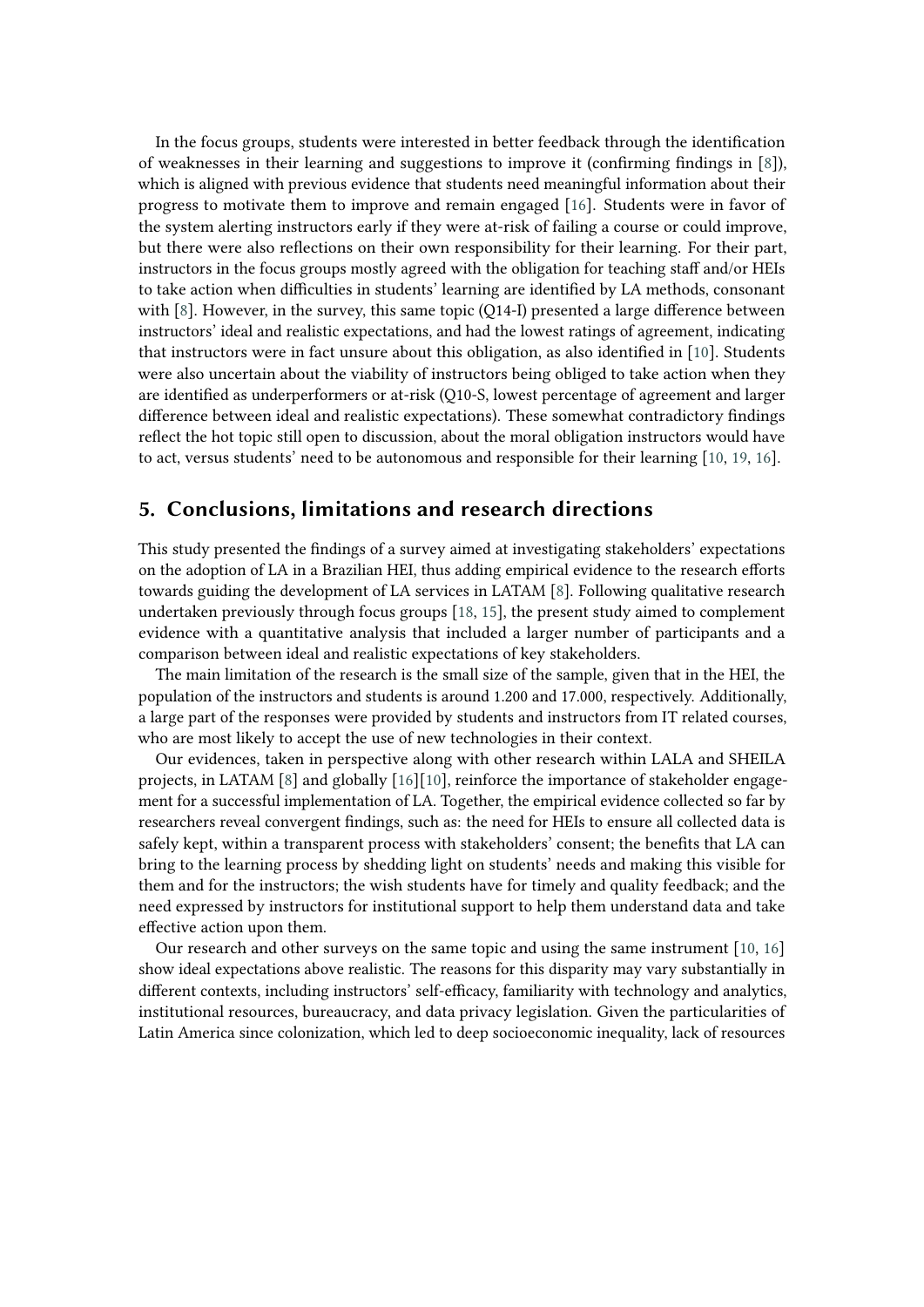and systemic institutional efficiency [\[8\]](#page-9-1), stakeholders' wishes may be more distant to their actual beliefs than in other regions of Europe and North America. The lack of belief in the country's institutions, the lack of self-belief, and low levels of familiarity with technology can be barriers to stakeholder buy-in, thus important aspect to be considered and addressed by administrators.

Another key topic, with divergent expectations in the literature, is about the responsibility to act, once data become available. Instructors' opinions vary about how much they should be expected to take action, for example to contact and help students at-risk. Some researchers and educators argue that the students, on being informed of their progress with rich information, should take responsibility for their learning, with instructors' support. In other words, who should be the protagonist once data is visualized by all? Instructors' "obligation to act" is still in debate [\[19\]](#page-9-12), along with discussions on the risk of discouraging students' autonomy and creating a culture of passivity. This involves complex pedagogical and political decisions that need to be carefully considered, while maintaining instructors' and students' autonomy.

For future work, we intend to broaden the survey and extend the study to managers and institutional leaders, based on the SHEILA framework. Additionally, we want to establish partnerships with other Brazilian and Latin American institutions, to run similar studies and further compare the results. In this way, we hope to help creating evidence that reflects the identity(ies) of Latin America [\[6,](#page-8-2) [8\]](#page-9-1), and leads to effective strategies that promote the adoption of LA in LATAM HEIs.

## **References**

- [1] S. Joksimović, V. Kovanović, S. Dawson, The journey of learning analytics, HERDSA Review of Higher Education 6 (2019) 27–63.
- [2] P. D. Long, G. Siemens, G. Conole, D. Gašević (Eds.), Proceedings of the 1st International Conference on Learning Analytics and Knowledge (LAK'11), ACM, New York, NY, USA, 2011.
- [3] A. Whitelock-Wainwright, D. Gašević, R. Tejeiro, What do students want? towards an instrument for students' evaluation of quality of learning analytics services, in: Proceedings of the Seventh International Conference on Learning Analytics & Knowledge, 2017, pp. 368–372.
- <span id="page-8-0"></span>[4] A. Pardo, J. Jovanovic, S. Dawson, D. Gašević, N. Mirriahi, Using learning analytics to scale the provision of personalised feedback, British Journal of Educational Technology 50 (2019) 128–138.
- <span id="page-8-1"></span>[5] C. Cechinel, X. Ochoa, H. Lemos dos Santos, J. B. Carvalho Nunes, V. Rodés, E. Marques Queiroga, Mapping learning analytics initiatives in latin america, British Journal of Educational Technology 51 (2020) 892–914.
- <span id="page-8-2"></span>[6] I. Hilliger, M. Ortiz-Rojas, P. Pesántez-Cabrera, E. Scheihing, Y.-S. Tsai, P. J. Muñoz-Merino, T. Broos, A. Whitelock-Wainwright, D. Gašević, M. Pérez-Sanagustín, Towards learning analytics adoption: A mixed methods study of data-related practices and policies in latin american universities, British Journal of Educational Technology 51 (2020) 915–937.